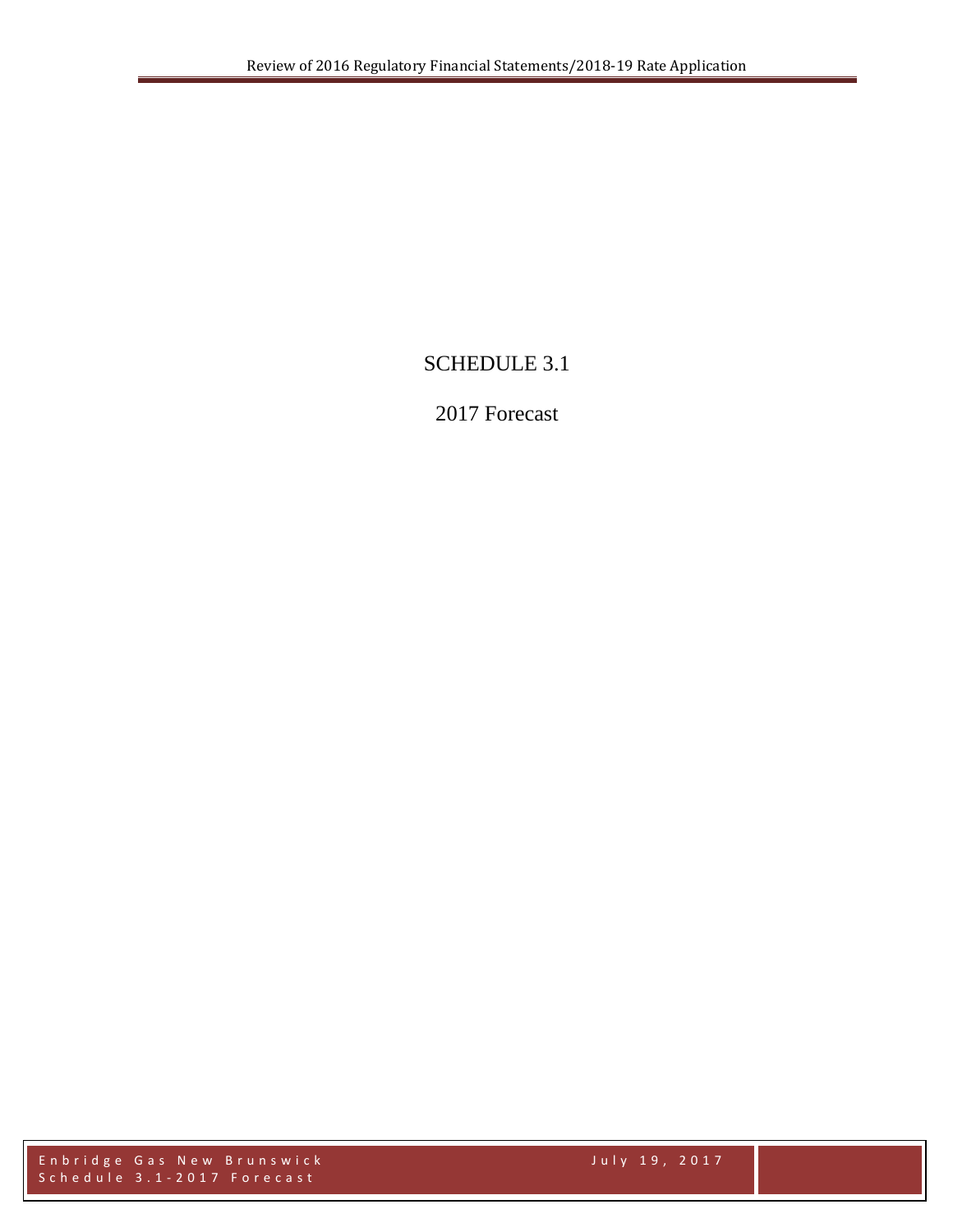**Enbridge Gas New Brunswick** 4+8 Forecast Balance Sheet for Regulatory Purposes As at December 31, 2017

#### **Notice to Reader: Subject to review by the New Brunswick Energy and Utilities Board**

(in thousands of dollars)

| 3              | <b>Assets</b>                                                                                                                       | 2017                      |
|----------------|-------------------------------------------------------------------------------------------------------------------------------------|---------------------------|
|                | 4 Regulated Assets                                                                                                                  |                           |
| 5<br>6         | Property, Plant and Equipment (Note 2)<br>Gas Distributor Plant in Service - Net (includes AFUDC capitalized during 2017 of \$45.6) | \$<br>175,821             |
| 7              | <b>Construction Work In Progress - Gas Distributor Plant</b>                                                                        | 1,895                     |
| 8              | <b>Total Property, Plant &amp; Equipment</b>                                                                                        | 177,716                   |
| 9              | <b>Deferred Charges</b>                                                                                                             |                           |
| 10<br>11<br>12 | Deferred Development Costs - Net (Note 3)<br>Development O&M Capitalized Costs - Net (Note 4)<br><b>Total Deferred Charges</b>      | 1,321<br>86,034<br>87,355 |
| 13             | <b>Short Term Investments</b>                                                                                                       | 2,956                     |
| 14             | <b>Total Regulated Rate Base Assets</b>                                                                                             | 268,027                   |
|                | 15 Other Regulated Assets (Note 5)                                                                                                  | 21,933                    |
| 16             | <b>Total Regulated Assets</b>                                                                                                       | 289,960                   |
|                | 17 Regulatory Deferral (Note 1)                                                                                                     | 144,500                   |
| 18             | <b>Total Assets</b>                                                                                                                 | \$<br>434,460             |
| 19             | <b>Liabilities and Partner's Equity</b>                                                                                             |                           |
|                | 20 Partner's Equity (Ratebase) (Note 1)                                                                                             | \$<br>132,135             |
|                | 21 Long-term Advances from Associates and Affiliates (Note 6)                                                                       | 149,500                   |
|                | 22 Other Regulated Liabilities (Note 7)                                                                                             | 8,325                     |
| 23             |                                                                                                                                     | \$<br>289,960             |
|                | 24 Partner's Equity (Regulatory Deferral)                                                                                           | 144,500                   |
| 25             | <b>Total Liabilities and Equity</b>                                                                                                 | \$<br>434,460             |
|                |                                                                                                                                     |                           |

**Financial Statement Effects of Rate Regulation and Legislative Changes –** Note 1 **Rate Base for Regulatory Purposes –** Note 12 **Capital Structure for Regulatory Purposes** – Note 13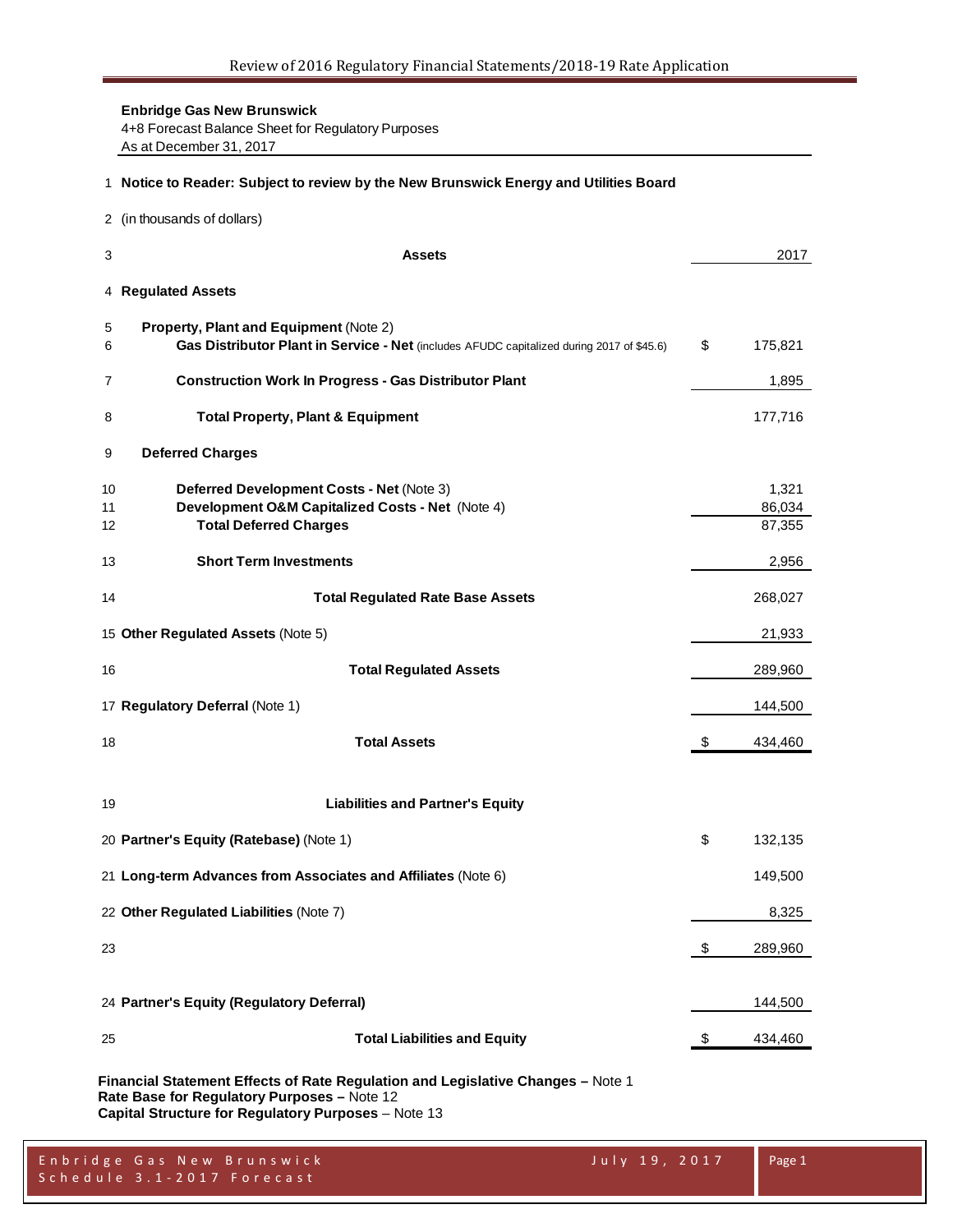Statement of 4+8 Forecasted Income for Regulatory Purposes For the year ended December 31, 2017

### 1 **Notice to Reader: Subject to review by the New Brunswick Energy and Utilities Board**

2 (in thousands of dollars)

| 3  |                                                                                   | 2017         |
|----|-----------------------------------------------------------------------------------|--------------|
| 4  | <b>Revenue</b>                                                                    |              |
| 5  | <b>Operating Revenue (Note 8)</b>                                                 |              |
| 6  | Gas distribution                                                                  | \$<br>43,884 |
| 7  | Miscellaneous                                                                     | 839          |
| 8  | <b>Allowance for Funds Used During Construction</b>                               | 46           |
| 9  |                                                                                   | 44,769       |
| 10 | <b>Service and Inspections</b>                                                    |              |
| 11 | Revenue                                                                           | 643          |
| 12 | Cost of goods sold                                                                | (366)        |
| 13 |                                                                                   | 277          |
| 14 | <b>Total Revenue</b>                                                              | 45,046       |
|    | 15 Expenses                                                                       |              |
| 16 | <b>Operating Expenses</b>                                                         |              |
| 17 | Operating and maintenance (Note 9)                                                | 11,643       |
| 18 | Transportation (net)                                                              | 1,600        |
| 19 | Total Operating and maintenance expenses                                          | 13,243       |
| 20 | <b>Other Expenses</b>                                                             | 100          |
| 21 | Bad debt expense                                                                  | 210          |
| 22 | Amortization of Property, Plant and Equipment                                     | 5,987        |
| 23 | <b>Municipal and Other Taxes</b>                                                  | 1,248        |
| 24 | Interest on Amounts Due to Associates & Affiliates and Other Interest (Note 10)   | 6,983        |
| 25 | <b>Amortization of Deferred Development Costs</b>                                 | 2,918        |
| 26 | <b>Total Expenses</b>                                                             | 30,689       |
|    | 27 Income before Extraordinary Items, Regulatory Deferral and Return on Rate Base | 14,357       |
|    | 28 Regulatory Deferral                                                            |              |
|    | 29 Regulated Return on Equity (Note 11)                                           | \$<br>14,357 |
|    | Financial Statement Effects of Rate Regulation and Legislative Changes - Note 1   |              |

**Details of Affiliate Transactions** – Note 14

.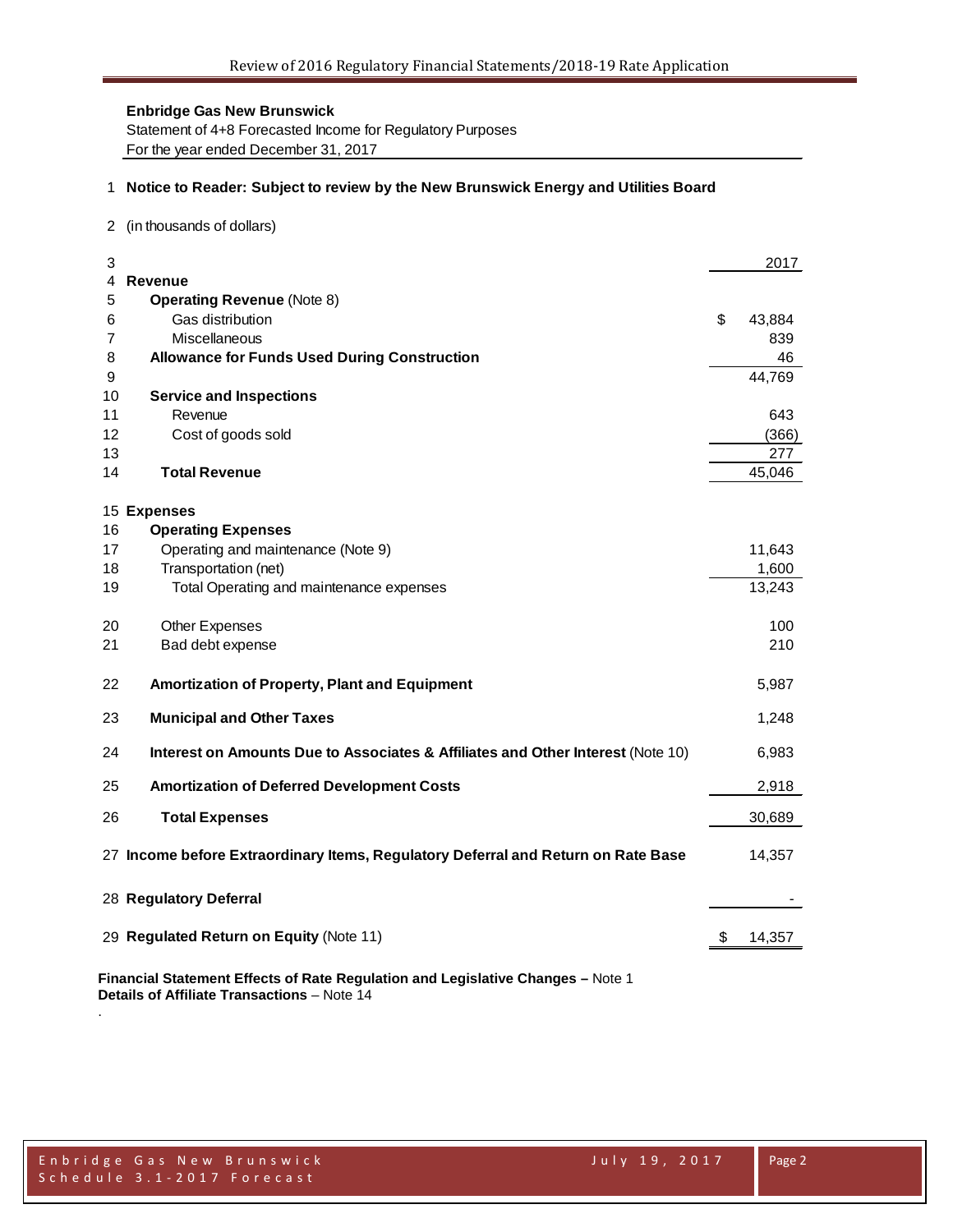Notes to 2017 Forecasted Regulatory Financial Results For the year ended December 31, 2017

#### Note 1 **Financial Statement Effects of Rate Regulation and Legislative Changes**

 The Public Utility's primary business activities are subject to regulation by the New Brunswick Energy and Utilities Board (EUB). The Public Utility follows accounting practices prescribed by its regulator or stipulated in approved ratemaking decisions that are subject to examination and approval by the EUB and are similar to those being used by other enterprises in the gas distribution industry in Canada. Accordingly, the timing and recognition of certain revenues and expenses may differ from that otherwise expected under generally accepted accounting principles (GAAP) applicable to non-regulated

operations. The ultimate recoverability of costs incurred is dependent upon the approval of the EUB.

 Rate regulation creates differences between the manner in which the Public Utility accounts for transactions or events and how they would be accounted for if the Public Utility was not subject to rate regulation. The differences in accounting treatment include:

 The EUB permits an "allowance for funds used during construction" (AFUDC) to be included in the rate base. In addition, AFUDC is included in the cost of property, plant and equipment and is depreciated over future periods as part of the total cost of the related asset, based on the expectation that depreciation expense, including the AFUDC component, will be approved for inclusion in future rates. AFUDC for rate-regulated entities includes both an interest component and a cost of equity component. In the absence of rate regulation, GAAP would permit the capitalization of only the interest component. Therefore, the initial set up of the equity component as a capitalized asset and the corresponding revenue recognized during the construction phase would not be recognized nor would the subsequent depreciation of the asset.

 As prescribed by the EUB, the Public Utility does not recognize gains and losses on the sale of Enbridge Utility Gas (EUG) in the statement of income and uses a purchase gas variance account to defer the gain or loss on sale. Non-regulated enterprises would normally account for the gain or loss in the statement of income or comprehensive income.

 Enbridge Inc., on behalf of the Public Utility, maintains a pension plan which provides defined benefit pension benefits to employees. As prescribed by the EUB, contributions made to the plan are expensed as paid, consistent with the recovery of such costs in rates. Under GAAP, pension costs and obligations for defined benefit pension plans are determined using the projected benefit method and are charged to income as services are rendered.

 The Public Utility had been subject to non-traditional regulation which recognized its immature nature. Unlike many similar utilities, the Public Utility's rates were not set on a cost based methodology. Prior to October 1, 2012, the Public Utility's rates were set exclusively based upon a market based methodology, and were based on a targeted savings over alternate fuel for end use customers. This rate setting methodology had been approved by the EUB for use during the development period after which rates are expected to be cost based.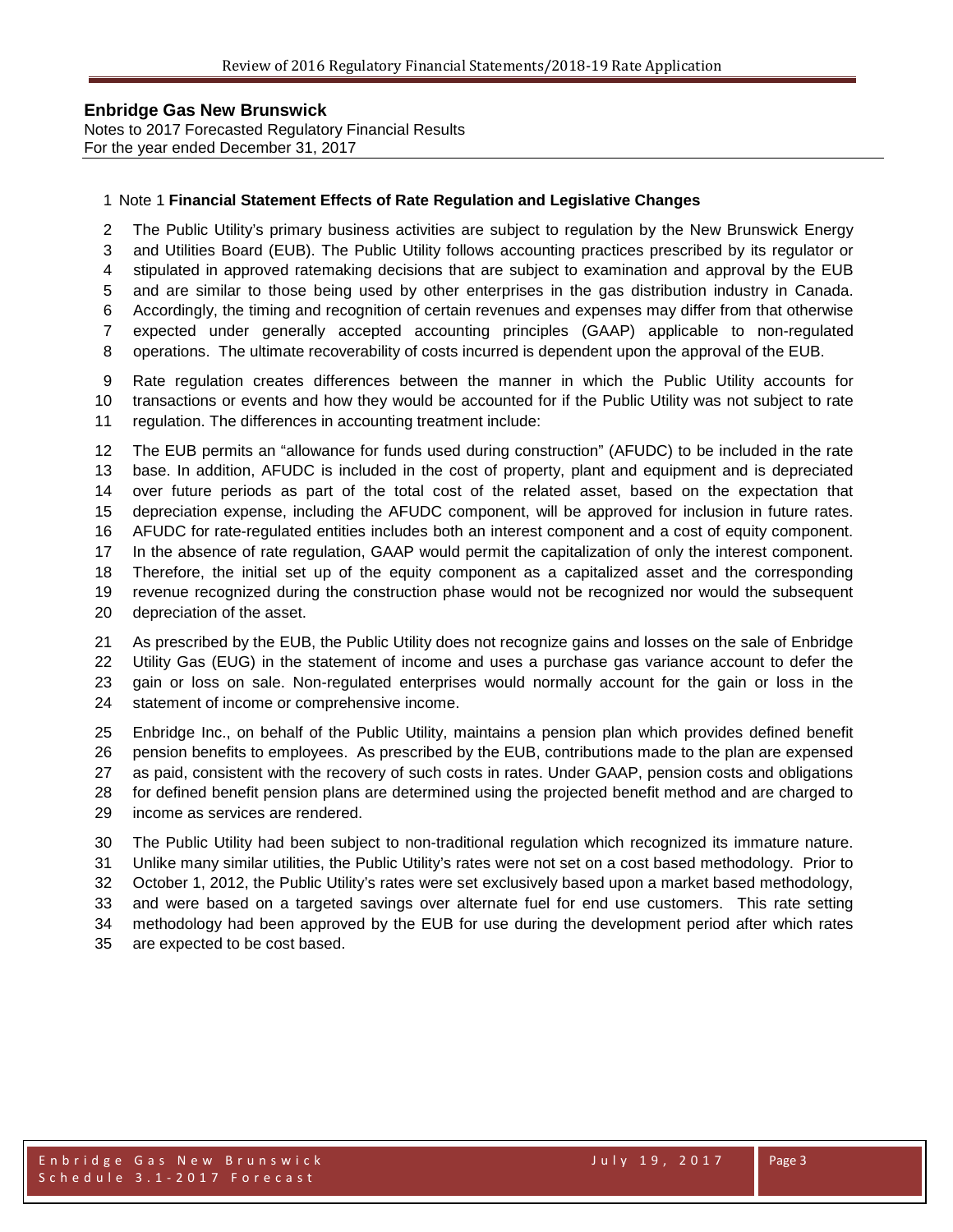Notes to 2017 Forecasted Regulatory Financial Results For the year ended December 31, 2017

#### Note 1 **Financial Statement Effects of Rate Regulation and Legislative Changes (continued)**

In December 2011, the Province of New Brunswick introduced legislation that outlined new rate classes,

and a new rate setting methodology for the Public Utility. The legislation subsequently received

proclamation on January 18, 2012, with the supporting Rates and Tariffs Regulation being filed April 16,

2012.

 The legislation noted above also provided direction with regards to the regulatory deferral account, which the EUB had historically approved to capture the difference between the Public Utility's regulated revenues and its revenue requirement, which non-regulated enterprises would not recognize. Based on the legislative changes, the Public Utility is no longer permitted to depreciate, amortize, earn a return on, or otherwise consider the regulatory deferral account when calculating its revenue requirement. In response to this legislation, the Public Utility has not considered the deferral account for the purpose of establishing the revenue requirement. However, it will remain as an asset on Enbridge Gas New Brunswick's balance sheet as it remains an asset of the Public Utility for regulatory purposes. Similarly, the capital structure associated with the regulatory deferral account will also remain on the balance sheet. However, the debt and equity associated with the regulatory deferral account are not considered when calculating the allowed rate of return for the Public Utility.

 On December 16, 2016, the Government of New Brunswick enacted amendments to the Gas Distribution Act, 1999. The General Franchise Agreement was extended for an additional 25 years with an additional 25 year option. The new legislation modifies the current approach to setting rates from a combination of cost of service and market based rates to a cost of service approach only. The amendments allow for an annual increase of 3% for Small General Service customers to current EUB approved rates in each of 2018 and 2019 and a rate freeze for non-SGS customers at current EUB approved rates for 2018 and 2019, after which the EUB will set the rates based on the cost of service methodology. The regulatory deferral account was reduced to \$144.5 million with \$100 million to be included in revenue requirement over 25 years commencing in January 1, 2020. The remaining regulatory deferral account balance of \$44.5 million is to be recovered as authorized by the EUB.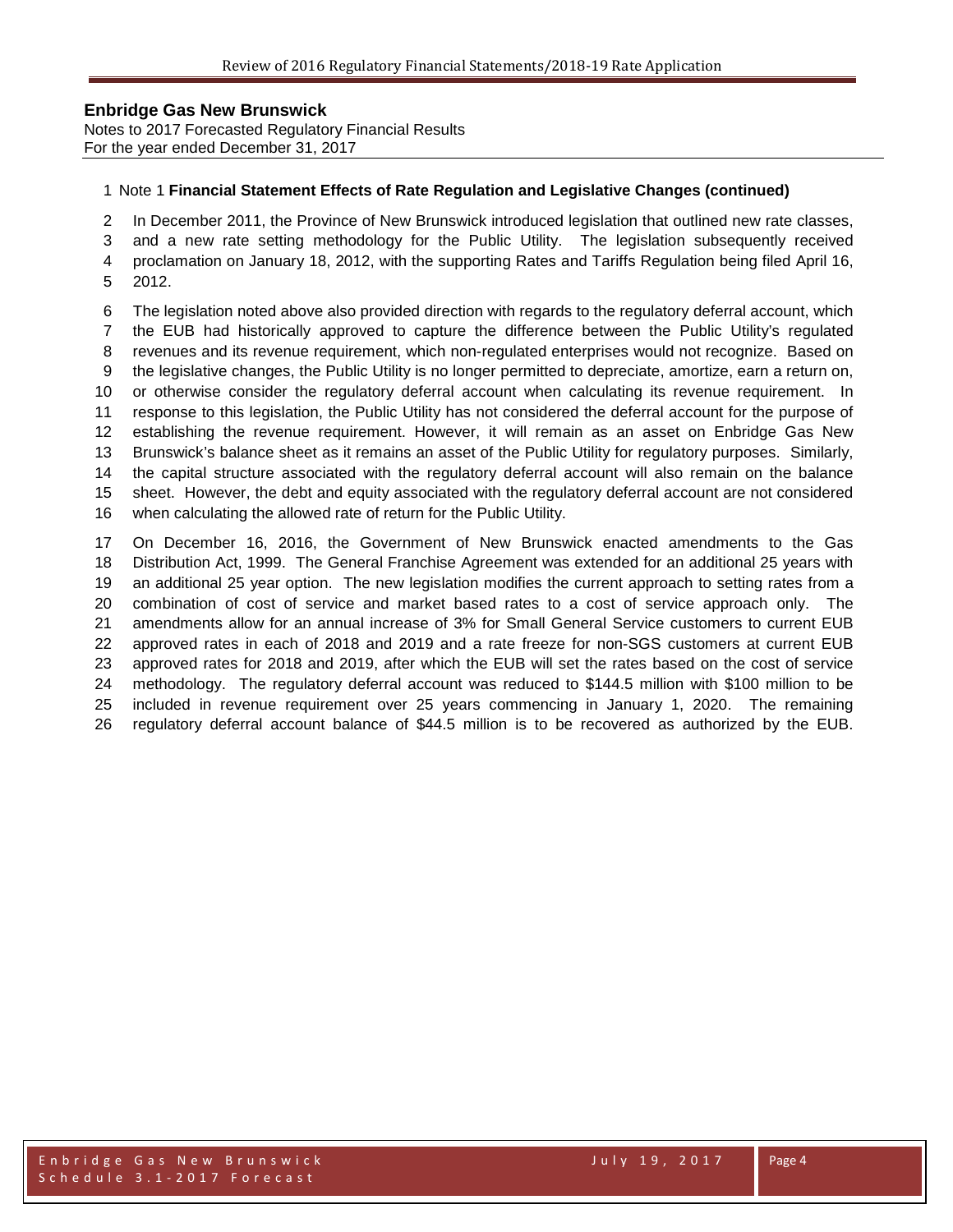Notes to 2017 Forecasted Regulatory Financial Results For the year ended December 31, 2017

(in thousands of dollars)

#### Note 2 **Property, Plant & Equipment**

| 1  |                                   |               |                    | 2017            |                     |
|----|-----------------------------------|---------------|--------------------|-----------------|---------------------|
| 2  |                                   |               | <b>Accumulated</b> | <b>Net Book</b> | <b>Rates of</b>     |
| 3  |                                   | Cost          | Amortization       | Value           | <b>Amortization</b> |
| 4  | Property, plant & equipment       |               |                    |                 |                     |
| 5  | General plant                     |               |                    |                 |                     |
| 6  | Computer hardware                 | \$<br>1,159   | \$<br>(726)        | \$<br>433       | 8.87%               |
| 7  | Tools and work equipment          | 1,697         | (1, 195)           | 502             | 14.53%              |
| 8  | Office furniture and equipment    | 349           | (152)              | 197             | 6.41%               |
| 9  | Transportation                    | 1,749         | (1, 142)           | 607             | 6.32%               |
| 10 | Incentives                        | 336           | (204)              | 132             | 20.00%              |
| 11 | Leasehold improvements            | 195           | (117)              | 78              | 1                   |
| 12 | Subtotal                          | 5,485         | (3, 536)           | 1,949           |                     |
| 13 | Distribution plant                |               |                    |                 |                     |
| 14 | Land                              | 375           |                    | 375             |                     |
| 15 | Rights of way and easements       | 189           |                    | 189             |                     |
| 16 | Distribution mains                | 129,560       | (32, 502)          | 97,058          | 1.64%               |
| 17 | <b>Street services</b>            | 66,913        | (18, 702)          | 48,211          | 1.74%               |
| 18 | Meters and regulators             | 22,697        | (4, 267)           | 18,430          | 7.63%               |
| 19 | <b>Stations</b>                   | 16,482        | (6, 873)           | 9,609           | 2.82%               |
| 20 | Subtotal                          | 236,216       | (62, 344)          | 173,872         |                     |
| 21 | Total plant in service            | 241,701       | (65, 880)          | 175,821         |                     |
| 22 | Construction work in progress     | 1,895         |                    | 1,895           |                     |
| 23 | Total property, plant & equipment | \$<br>243,596 | \$<br>(65, 880)    | \$<br>177,716   |                     |

1 - Amortized over the term of the related leases.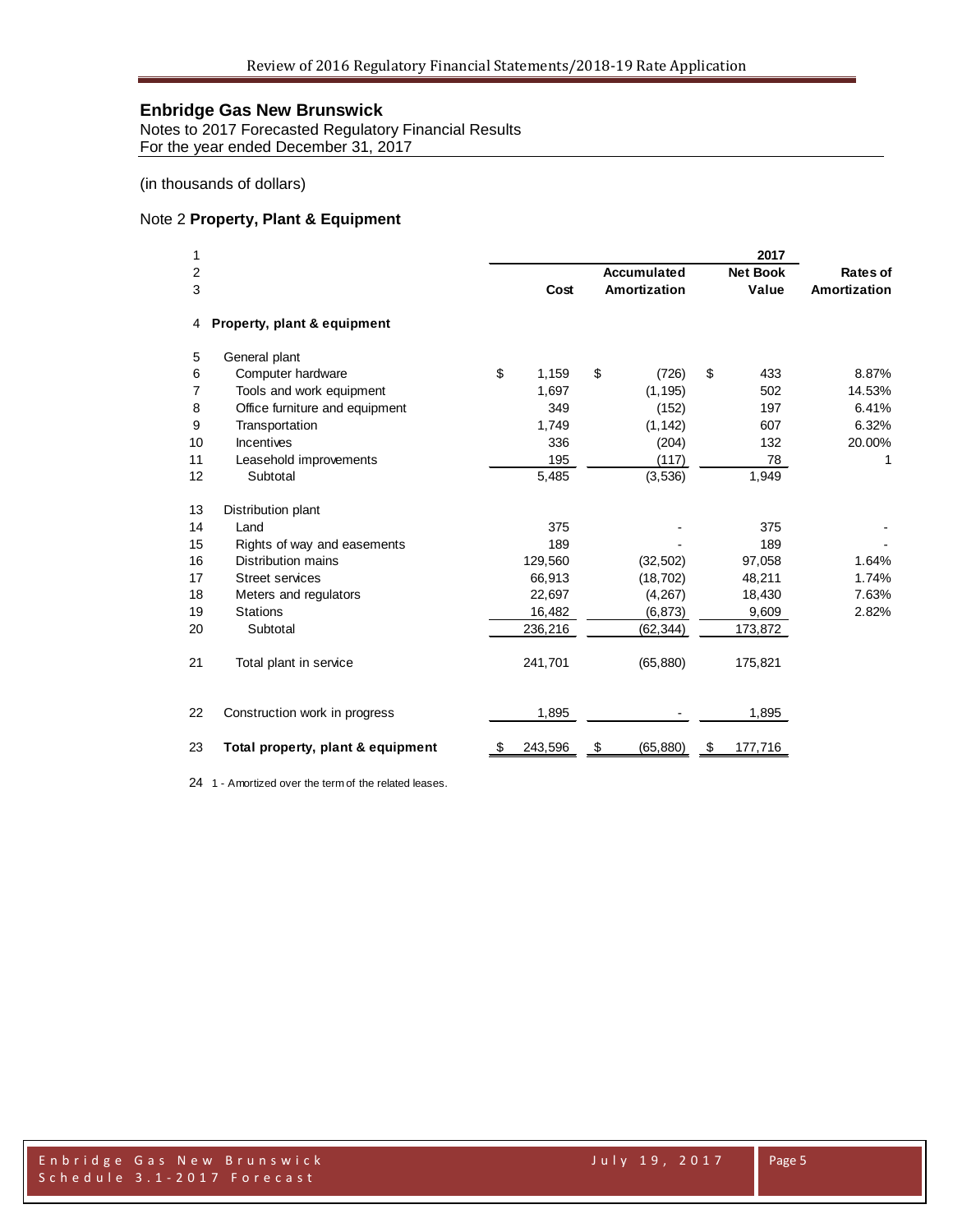Notes to 2017 Forecasted Regulatory Financial Results For the year ended December 31, 2017

(in thousands of dollars)

#### Note 3 **Deferred Development Costs - Net**

|        |                                       |   |                |    |                             | 2017                     |                          |
|--------|---------------------------------------|---|----------------|----|-----------------------------|--------------------------|--------------------------|
| 2<br>3 |                                       |   | Cost           |    | Accumulated<br>Amortization | <b>Net Book</b><br>Value | Rates of<br>Amortization |
| 5      | Franchise fee<br>Intangible Software  | S | 1.500<br>3,692 | \$ | (1, 375)<br>(2, 496)        | \$<br>125<br>1,196       | 5.00%<br>4.96%           |
| 6      | Total deferred development costs, net |   | 5.192          | £. | (3,871)                     | 1,321                    |                          |

### Note 4 **Development O&M Capitalized Costs – Net**

| 8<br>9 |                                   |  | Cost    | Accumulated<br>Amortization |           |  | 2017<br><b>Net Book</b><br>Value | Rates of<br>Amortization |  |
|--------|-----------------------------------|--|---------|-----------------------------|-----------|--|----------------------------------|--------------------------|--|
| 10     | Development O&M capitalized costs |  | 114.952 | \$.                         | (28.918)  |  | 86,034                           | 2.43%                    |  |
| 11     | Total development O&M capitalized |  | 114.952 | \$.                         | (28, 918) |  | 86,034                           |                          |  |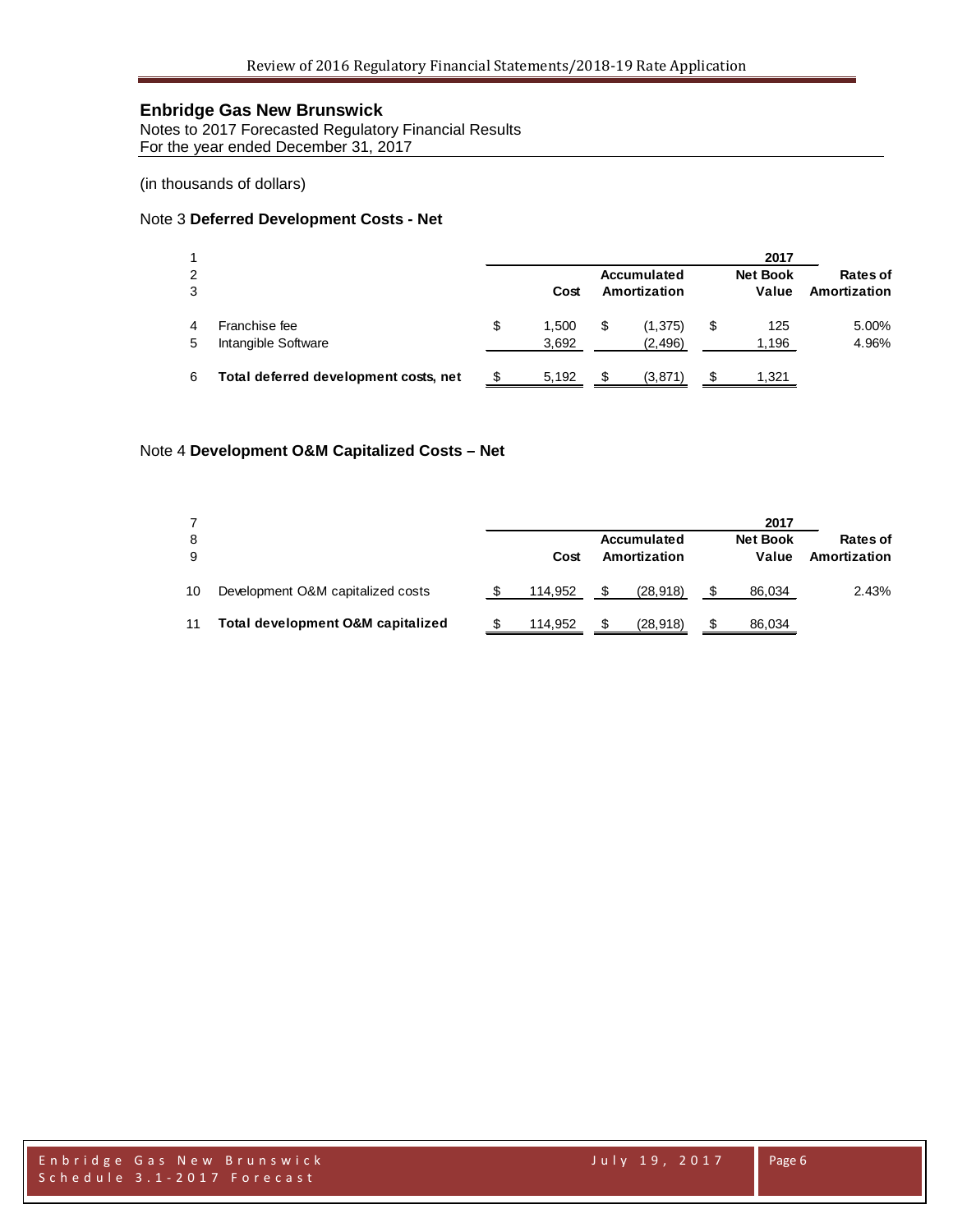Notes to 2017 Forecasted Regulatory Financial Results For the year ended December 31, 2017

(in thousands of dollars)

#### Note 5 **Other Regulated Assets**

| 1             |                               | 2017        |
|---------------|-------------------------------|-------------|
| $\mathcal{P}$ | Cash & Short Term Investments | \$<br>1,962 |
| 3             | Accounts Receivable           | 18,384      |
| 4             | Long term receivable          | 359         |
| 5             | Inventory                     | 1,228       |
| 6             |                               | 21,933      |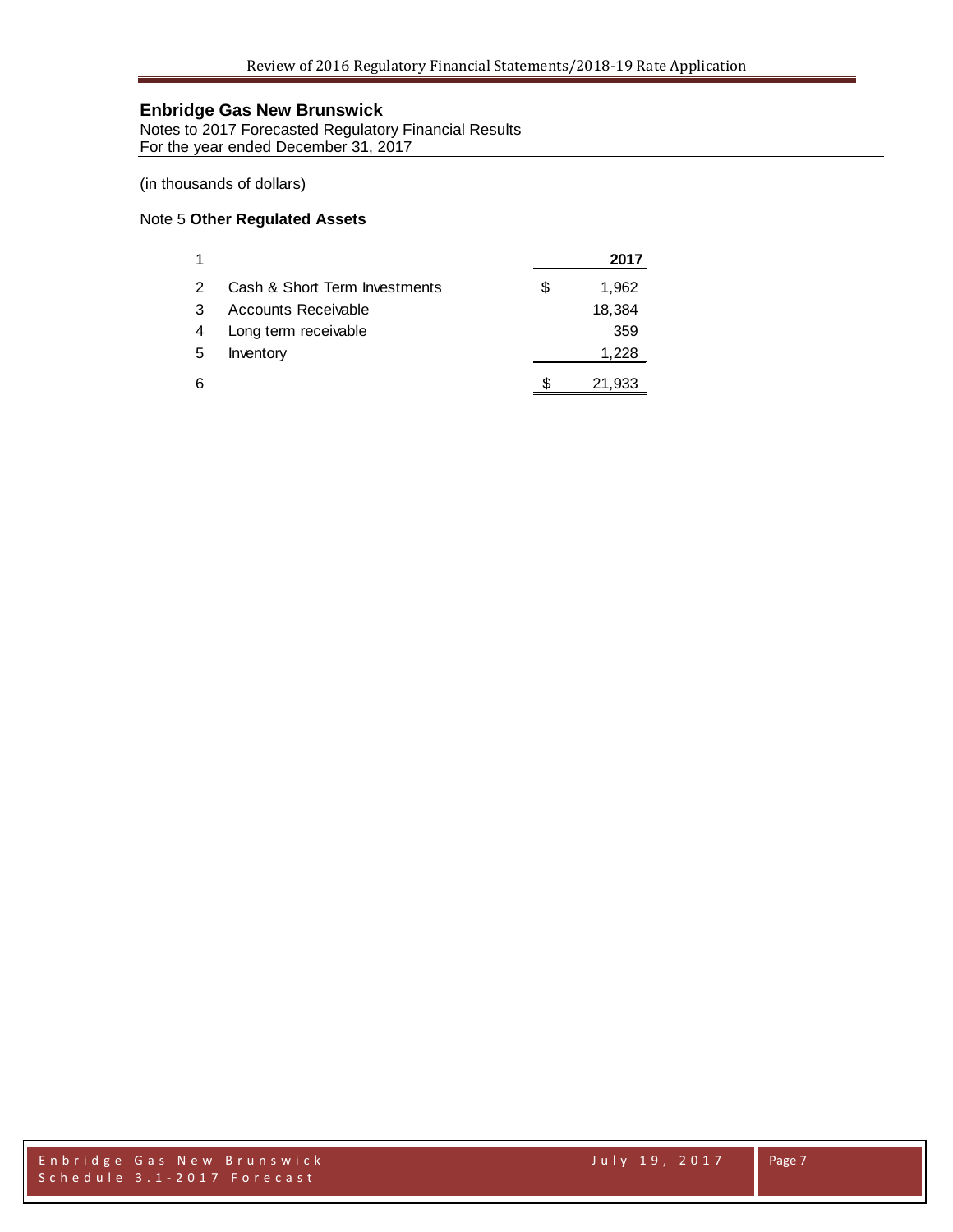Notes to 2017 Forecasted Regulatory Financial Results For the year ended December 31, 2017

(in thousands of dollars)

## Note 6 **Long-term Advances from Associates and Affiliates**

|    |                                |                   |                      |               | 2017          |                     |                  |  |
|----|--------------------------------|-------------------|----------------------|---------------|---------------|---------------------|------------------|--|
| 2  |                                |                   |                      |               |               | <b>Cost of Debt</b> |                  |  |
| 3  |                                | <b>Issue Date</b> | <b>Maturity Date</b> | <b>Amount</b> | Enbridge Inc. | <b>EGNB</b>         | <b>Regulated</b> |  |
| 4  | Promissory Note                | 12-Dec-12         | $9-Dec-19$           | 15,000        | 4.63%         | 5.63%               | 5.63%            |  |
| 5  | Promissory Note                | 12-Dec-12         | 30-Dec-21            | 14,000        | 3.50%         | 4.50%               | 4.50%            |  |
| 6  | Promissory Note                | $8 - Jan-13$      | 8-Jan-20             | 7,500         | 3.67%         | 4.67%               | 4.67%            |  |
| 7  | Promissory Note                | 24-Feb-14         | 15-Mar-17            |               | 4.16%         | 5.16%               | 5.16%            |  |
| 8  | <b>Promissory Note</b>         | 24-Mar-14         | 15-Mar-17            |               | 3.69%         | 4.69%               | 4.69%            |  |
| 9  | Promissory Note                | 29-Dec-14         | 15-Mar-17            |               | 3.72%         | 4.72%               | 4.72%            |  |
| 10 | Promissory Note                | 30-Mar-15         | 29-Mar-19            | 6,000         | 3.45%         | 4.45%               | 4.45%            |  |
| 11 | Promissory Note                | 15-Sep-15         | 15-Sep-19            | 18,000        | 3.84%         | 4.84%               | 4.84%            |  |
| 12 | Promissory Note                | 15-Sep-15         | 15-Sep-20            | 18,000        | 4.23%         | 5.23%               | 5.23%            |  |
| 13 | Promissory Note                | 8-Aug-16          | $9-Aug-21$           | 20,000        | 3.55%         | 4.55%               | 4.55%            |  |
| 14 | Promissory Note                | 15-Mar-17         | 15-Mar-22            | 5,000         | 3.02%         | 4.02%               | 4.02%            |  |
| 15 | <b>Promissory Note</b>         | 15-Mar-17         | 15-Mar-22            | 21,000        | 3.02%         | 4.02%               | 4.02%            |  |
| 16 | Promissory Note                | 15-Mar-17         | 15-Mar-24            | 25,000        | 3.60%         | 4.60%               | 4.60%            |  |
| 17 | Total long-term advances       |                   |                      |               |               |                     |                  |  |
| 18 | from associates and affiliates |                   |                      | \$<br>149,500 | 3.73%         | 4.73%               | 4.73%            |  |

The cost of debt of EGNB is limited to the actual borrowing rate of Enbridge Inc. plus 1%.

Page 8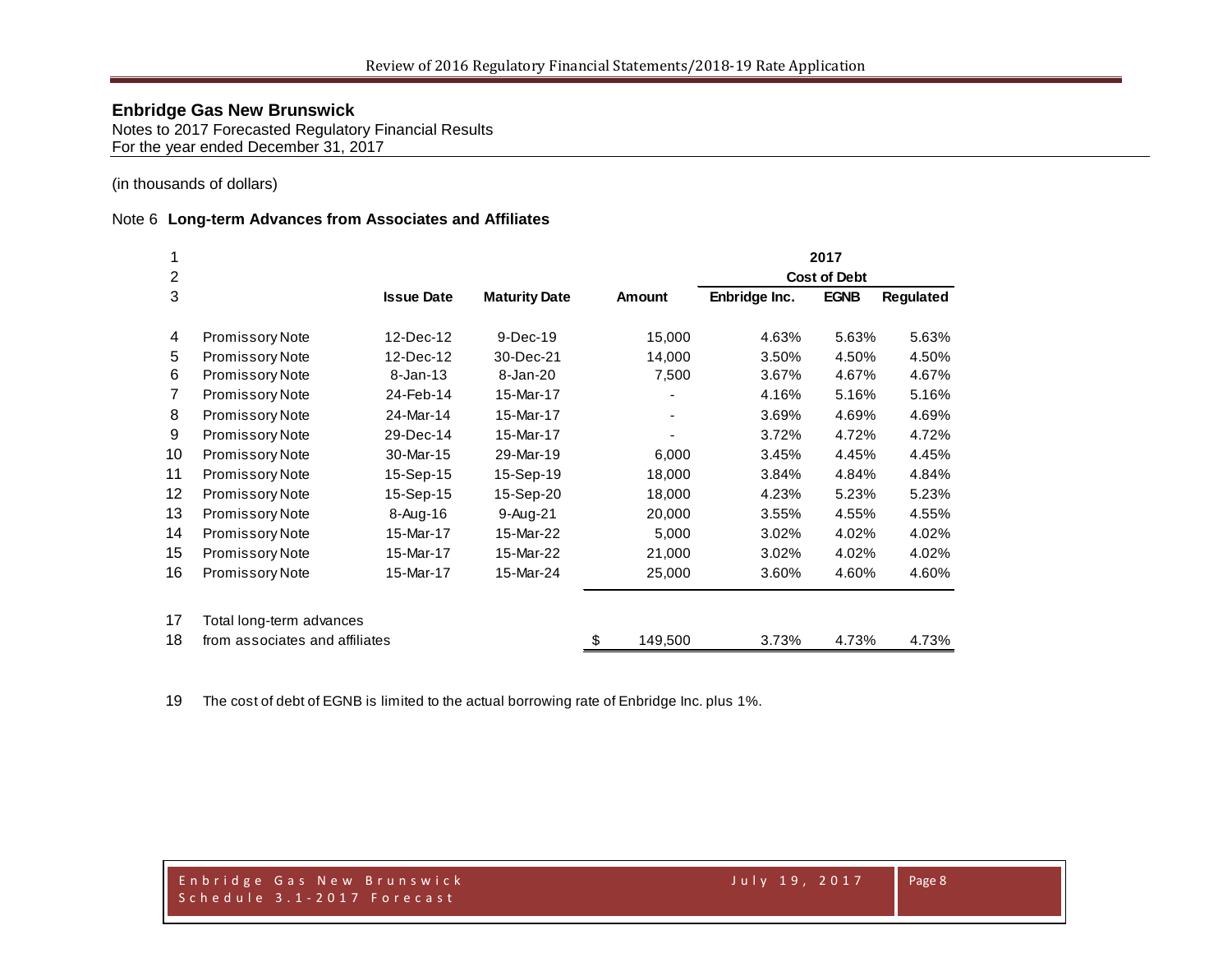Notes to 2017 Forecasted Regulatory Financial Results For the year ended December 31, 2017

(in thousands of dollars)

#### Note 7 **Other Regulated Liabilities**

|                                                  |   | 2017  |
|--------------------------------------------------|---|-------|
| 2 Accounts Payable                               | S | 5,628 |
| 3 Long Term Payable                              |   | 142   |
| 4 Long Term Deferred Post Employment Liabilities |   | 2,555 |
| 5                                                | S | 8,325 |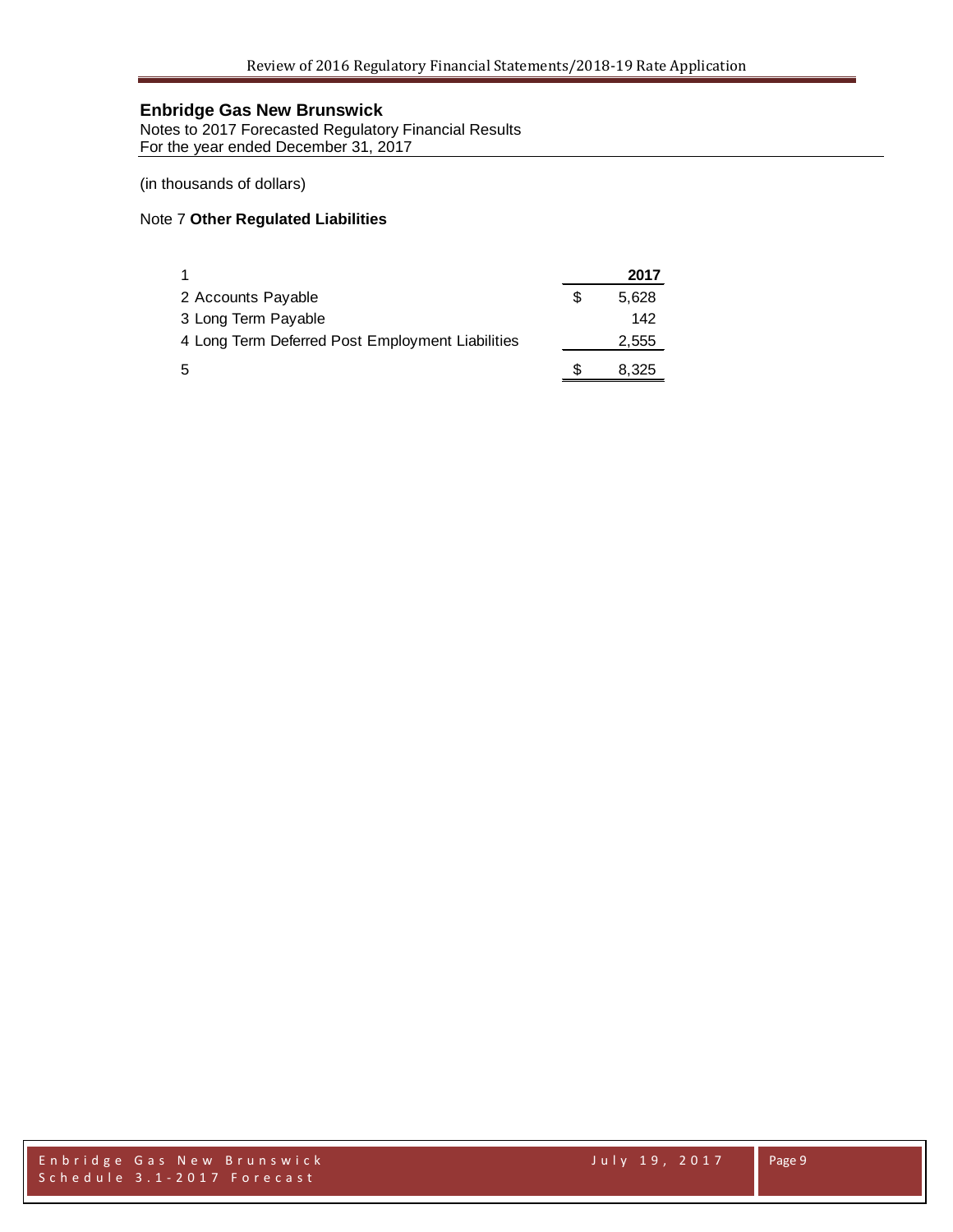Notes to 2017 Forecasted Regulatory Financial Results For the year ended December 31, 2017

(in thousands of dollars)

#### Note 8 **Operating Revenue**

#### **a. Gas Distribution**

| 1                                                                                                                                                                                                             | 2017 |                                                    |                                        |                                             |  |
|---------------------------------------------------------------------------------------------------------------------------------------------------------------------------------------------------------------|------|----------------------------------------------------|----------------------------------------|---------------------------------------------|--|
| 2<br>3                                                                                                                                                                                                        |      | Revenue                                            |                                        | <b>Customers Throughput</b><br><b>TJs</b>   |  |
| 4 Small General Service (SGS)<br>5 Mid-General Service (MGS)<br>6 Large General Service (LGS)<br>7 Contract General Service (CGS)<br>8 Industrial Contract General Service (ICGS)<br>9 Off-Peak Service (OPS) | \$   | 7,386<br>13,140<br>12,146<br>4,826<br>6,199<br>187 | 8,225<br>3,099<br>380<br>73<br>9<br>16 | 596<br>1,061<br>1,492<br>713<br>1,685<br>29 |  |
| 10 Total                                                                                                                                                                                                      |      | 43,884                                             | 11,802                                 | 5,576                                       |  |

11 1 Terajoule (TJ) = 1,000 Gigajoules (GJ)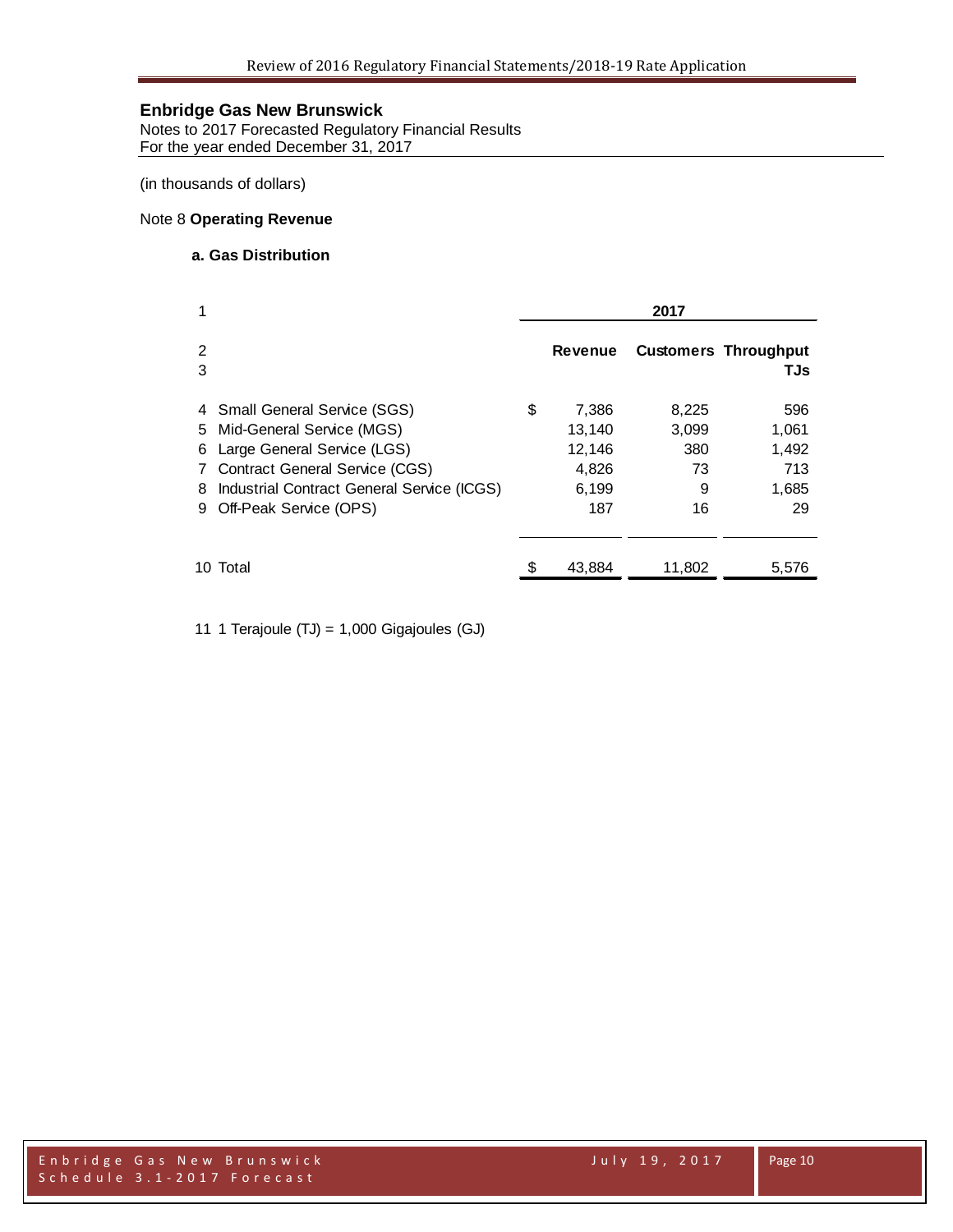Notes to 2017 Forecasted Regulatory Financial Results For the year ended December 31, 2017

(in thousands of dollars)

#### Note 8 **Operating Revenue (continued)**

## **b. Miscellaneous**

| 1 |                                                                 | 2017             |
|---|-----------------------------------------------------------------|------------------|
|   | 2 Agent billing and collection<br>3 Other miscellaneous revenue | \$<br>183<br>656 |
|   | 4 Total miscellaneous                                           | 839              |

## 5 **Details of Agent Billing and Collection Revenue**

| 6 | (in dollars)                                  |     | 2017    |
|---|-----------------------------------------------|-----|---------|
|   | 8 Small General Service (SGS)                 | SS. | 128,748 |
|   | 9 Mid-General Service (MGS)                   |     | 39,960  |
|   | 10 Large General Service (LGS)                |     | 11,060  |
|   | 11 Contract General Service (CGS)             |     | 1,758   |
|   | 12 Industrial Contract General Service (ICGS) |     | 398     |
|   | 13 Off-Peak Service (OPS)                     |     | 706     |
|   |                                               |     |         |
|   | 14 Total agent billing and collection revenue |     | 182,630 |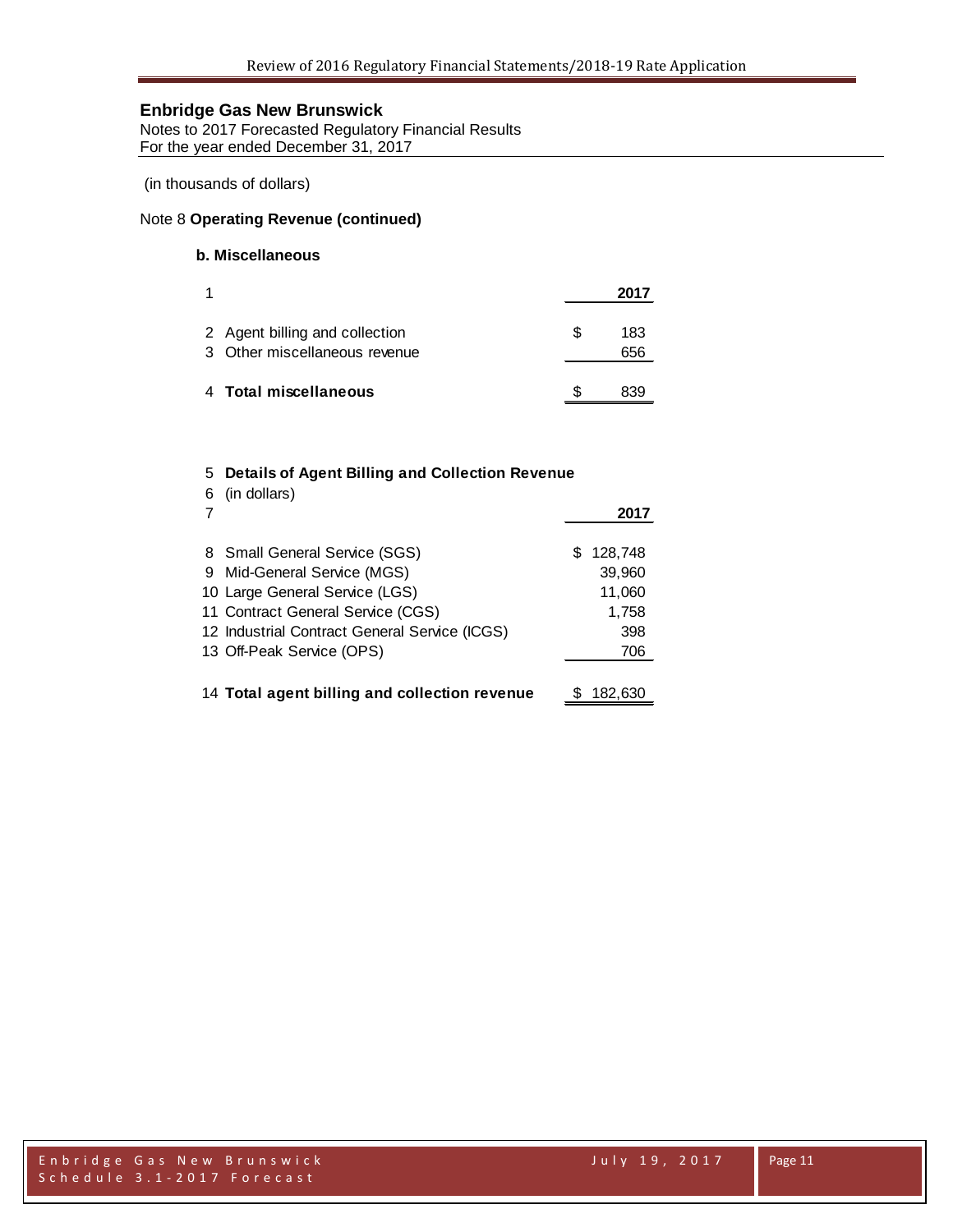Notes to 2017 Forecasted Regulatory Financial Results For the year ended December 31, 2017

(in thousands of dollars)

#### Note 9 **Operating and Maintenance Expenses**

| 1  |                                           | 2017      |
|----|-------------------------------------------|-----------|
| 2  | Corporate management                      | \$<br>922 |
| 3  | Corporate administration                  | 394       |
| 4  | <b>Financial reporting</b>                | 1,203     |
| 5  | Information technology                    | 1,536     |
| 6  | Regulatory & upstream                     | 804       |
| 7  | Sales & marketing                         | 1,291     |
| 8  | Distribution & maintenance                | 5,288     |
| 9  | Customer care                             | 1,324     |
| 10 | Human resources                           | 2,313     |
| 11 | Gas transportation and related activities | 1,600     |
| 12 | Total prior to capitalization             | 16,675    |
| 13 | Property, plant & equipment               | 3,432     |
| 14 | <b>Total capitalized</b>                  | 3,432     |
| 15 | <b>Total expense</b>                      | 13,243    |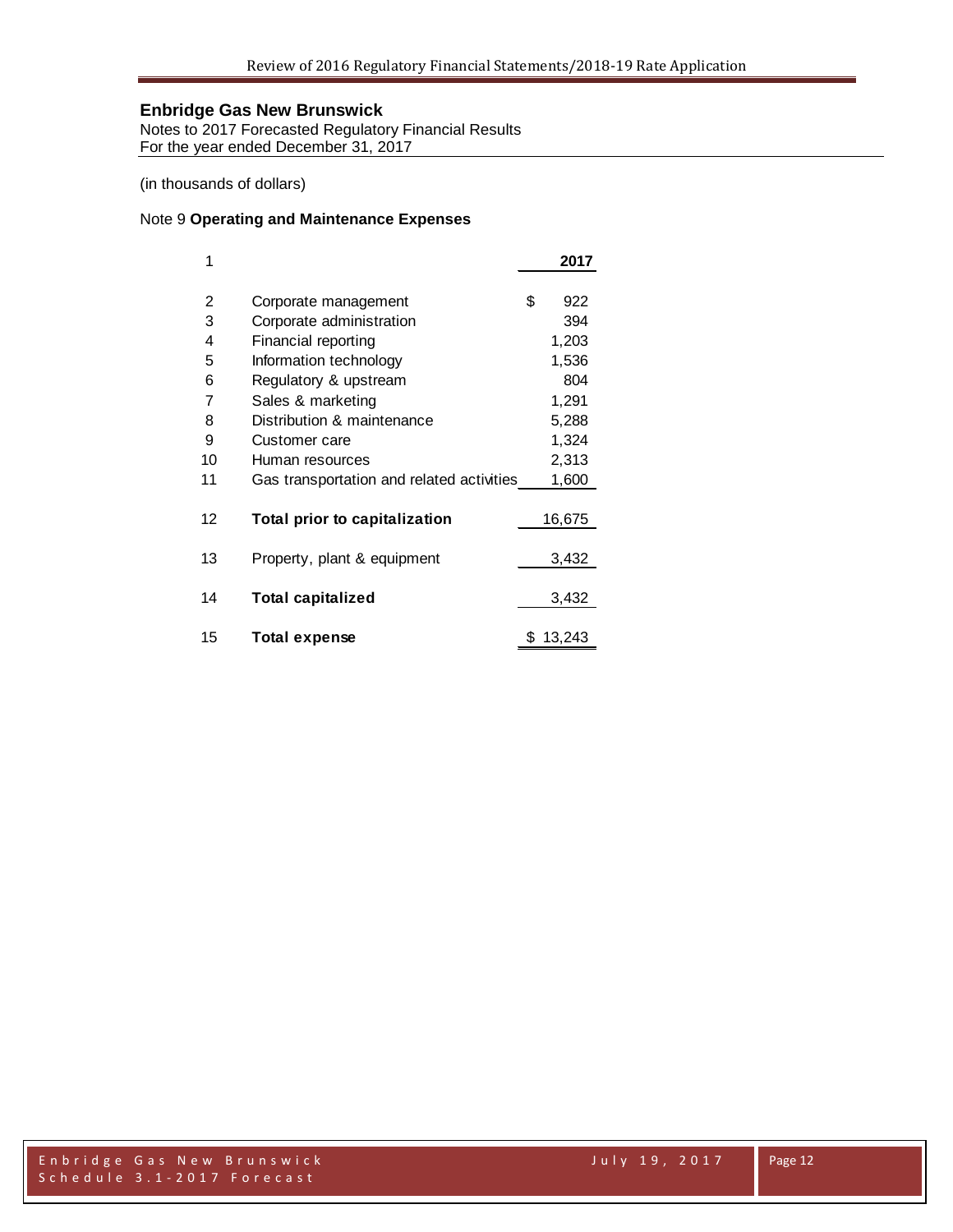Notes to 2017 Forecasted Regulatory Financial Results For the year ended December 31, 2017

(in thousands of dollars)

#### Note 10 **Interest on Amounts Due to Associates & Affiliates and Other Interest**

|                                                                                                    | 2017        |
|----------------------------------------------------------------------------------------------------|-------------|
| Interest on long-term debt<br>AIDC - allowance for funds used during construction (debt component) | 6.963<br>20 |
| Total interest on amounts due to associates & affiliates and other interest                        | 6.983       |

#### Note 11 **Regulated Return on Equity**

| 5 |                                                                        | 2017   |
|---|------------------------------------------------------------------------|--------|
| 6 | Regulated return on equity - Calculated                                | 13.109 |
|   | Budgeted amount that exceeds 10.9%                                     | 1,222  |
| 8 | AEDC - allowance for funds used during construction (equity component) | 26     |
| 9 | Total regulated return on equity                                       | 14,357 |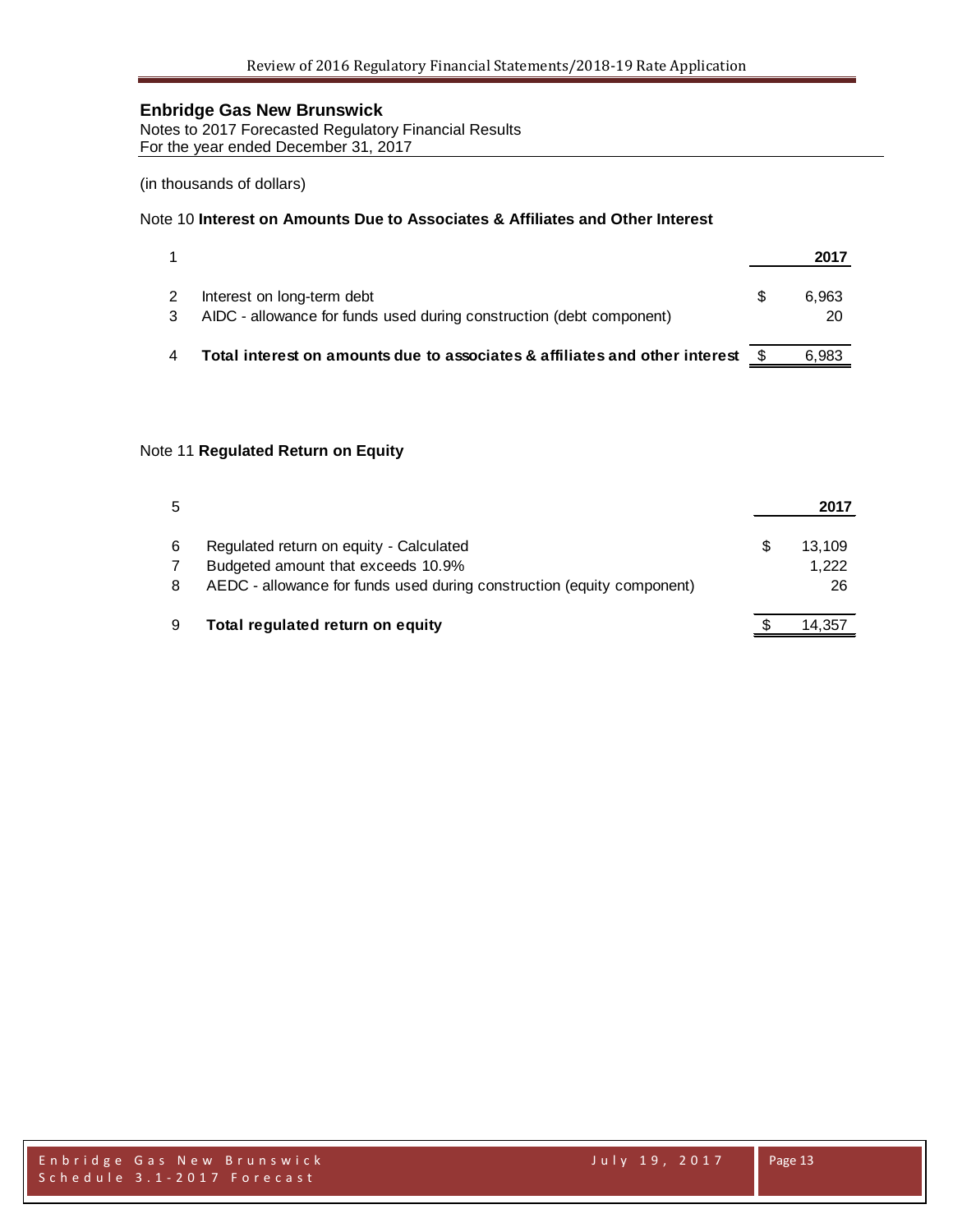Notes to 2017 Forecasted Regulatory Financial Results For the year ended December 31, 2017

(in thousands of dollars)

#### Note 12 **Rate Base for Regulatory Purposes**

| 1  |                                   | 2017          |  |
|----|-----------------------------------|---------------|--|
| 2  | Property, plant & equipment       |               |  |
| 3  | Cost                              | \$<br>241,701 |  |
| 4  | Accumulated amortization          | (65, 880)     |  |
| 5  | <b>Net</b>                        | 175,821       |  |
| 6  | <b>Deferred charges</b>           |               |  |
| 7  | Franchise fee, at cost            | 1,500         |  |
| 8  | Accumulated amortization          | (1, 375)      |  |
| 9  | <b>Net</b>                        | 125           |  |
| 10 | Development O&M capitalized costs | 114,952       |  |
| 11 | Accumulated amortization          | (28, 918)     |  |
| 12 | <b>Net</b>                        | 86,034        |  |
| 13 | Intangible Software               | 3,692         |  |
| 14 | Accumulated amortization          | (2, 496)      |  |
| 15 | <b>Net</b>                        | 1,196         |  |
| 16 | Deferral account                  |               |  |
| 17 | <b>Total deferred charges</b>     | 87,355        |  |
| 18 | <b>Term deposit</b>               | 2,956         |  |
| 19 | <b>Working capital allowance</b>  | 1,335         |  |
| 20 | <b>Total rate base</b>            | \$<br>267,467 |  |
| 21 | Average rate base                 | \$<br>267,266 |  |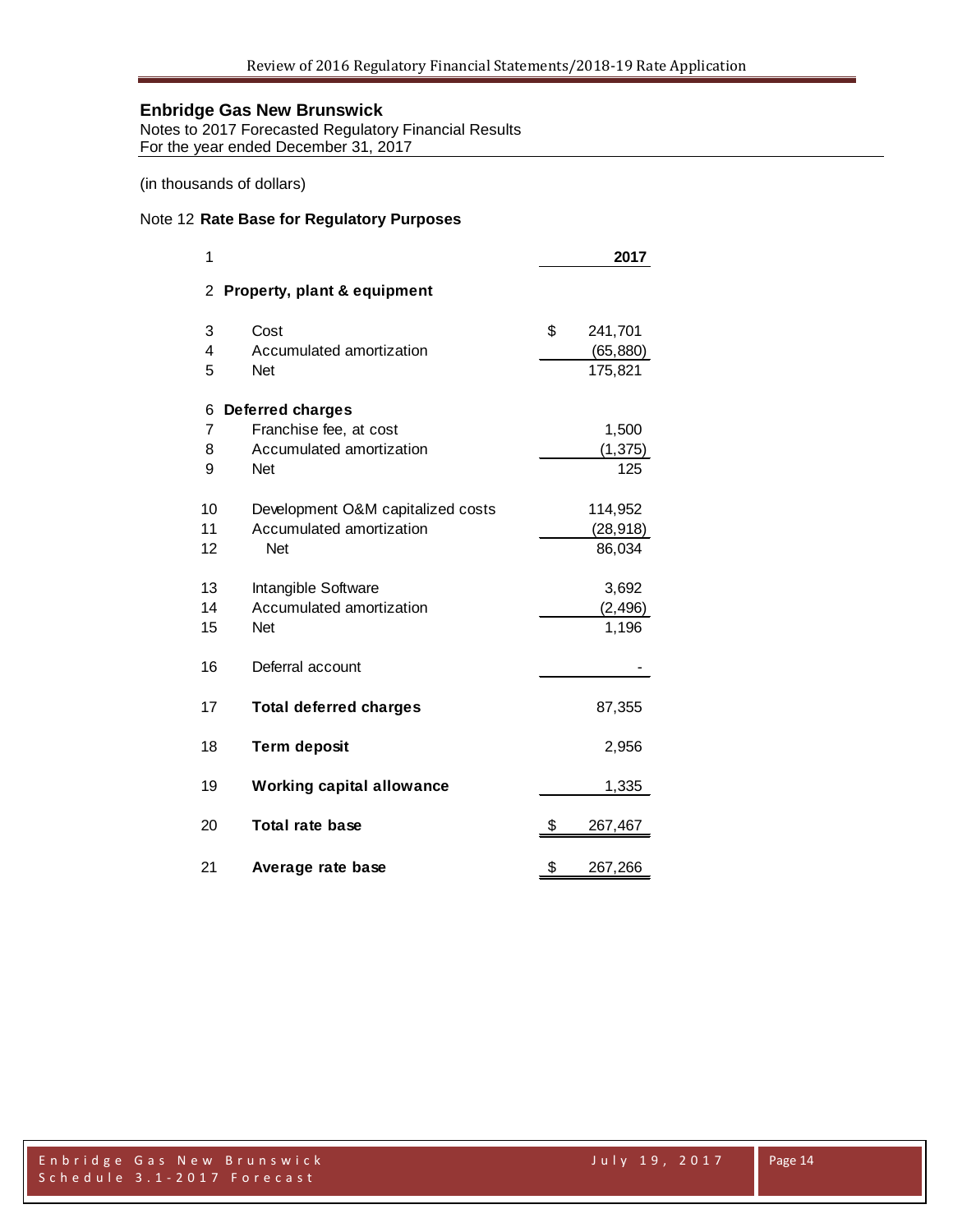Notes to 2017 Forecasted Regulatory Financial Results For the year ended December 31, 2017

(in thousands of dollars)

#### Note 13 **Capital Structure for Regulatory Purposes**

|    |                            |    | 2017               |
|----|----------------------------|----|--------------------|
|    | 2 Capital structure        |    |                    |
| 4  | 3 Long-term debt<br>Equity | \$ | 149,500<br>132,135 |
| 5. | Total                      | S  | 281,635            |
|    |                            |    |                    |

## **Capital structure percentage**

| 7 Long-term debt | 53.08%  |
|------------------|---------|
| 8 Equity         | 46.92%  |
| 9 Total          | 100.00% |

## **Capital structure average percentage for regulatory purposes**

| 11 Long-term debt | 55.00%  |
|-------------------|---------|
| 12 Equity         | 45.00%  |
| 13 Total          | 100.00% |

## **Weighted cost of capital for regulatory purposes**

| 15 Long-term debt | 2.60% |
|-------------------|-------|
| 16 Equity         | 4.91% |
| 17 Total          | 7.51% |